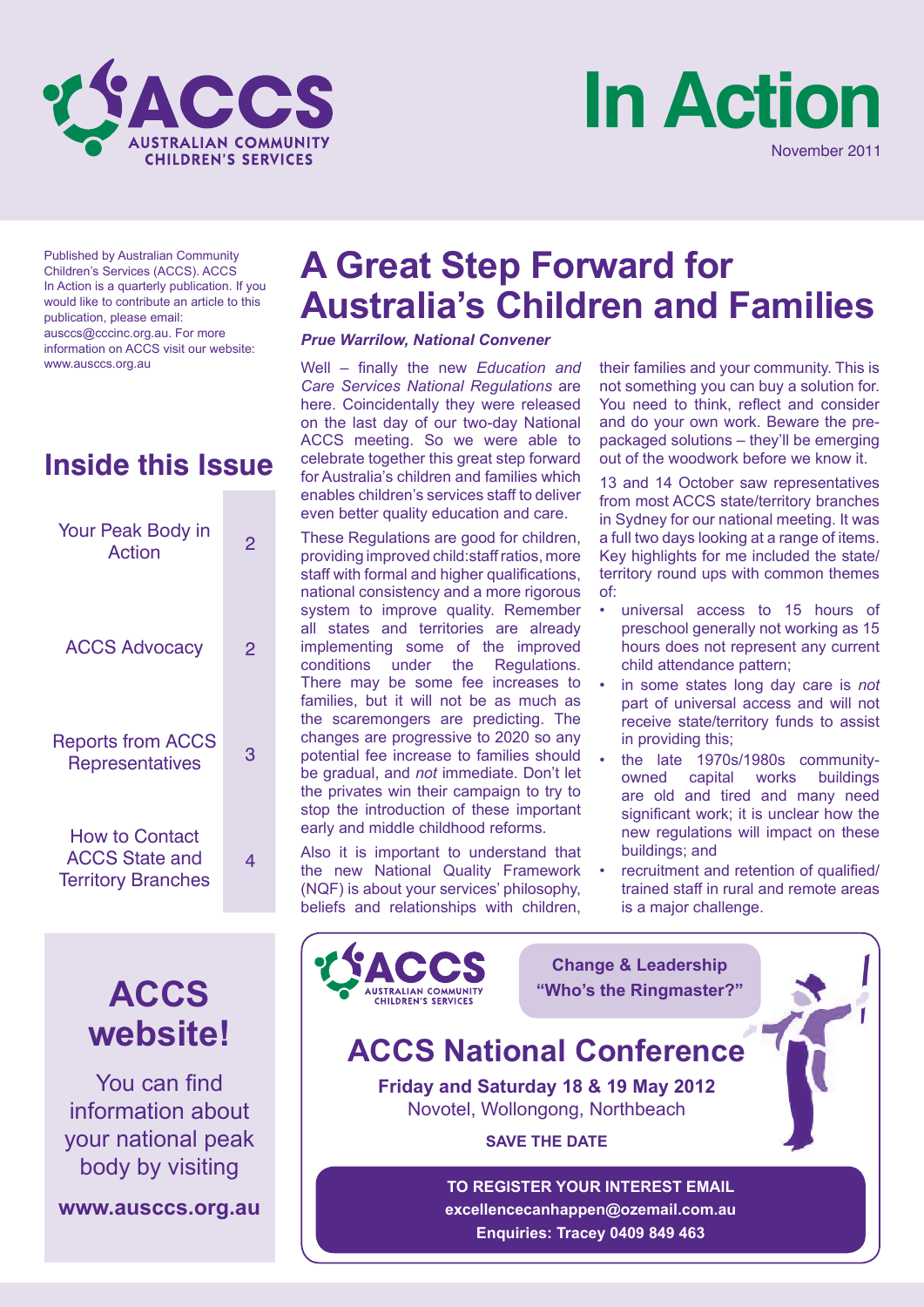Dr Fran Press presented a thought provoking discussion asking us to consider, in the brave new world we're about to enter, why ACCS is important and what is it about communityownership that is important now and into the future. Some interesting ideas from Fran for ACCS to consider are - from Peter Moss - community-owned children's services are of, for and embedded in a community; and from OECD 2006 they are also about "support[ing children in] broad learning, participation and democracy".

I attended the farewell for the National Childcare Accreditation Council. It was a good send off for a national child care accreditation system that really did put Australia at the cutting edge of the international quality agenda in 1993 when the NCAC commenced. We have learned much from this quality system that has informed the new NQF. I want to acknowledge Denise Taylor, her team and the NCAC boards over the past years for their roles in *Putting Children First.*

Lastly I want to say I am looking forward to seeing where the NQF takes us. It's been an interesting journey to get to where we are now and I anticipate we'll have a few more bumpy bits to get over in the next little while. I want to believe the NQF will truly be a partnership of continuous improvement between services, children, their families and state/territory quality assessors that will improve outcomes for children. Naive, perhaps, but it's the starting point I choose.

# **Your Peak Body in Action**

*Barbara Romeril, National Secretary*

ACCS held a highly productive face-to-face meeting in Sydney in October; we reviewed our policy platform in light of emerging social and political issues affecting children, families and communities and developed a plan of action to both strengthen our internal operations and our public advocacy.

The national executive will attend the National Children's Services Forum in November; we will also seek meetings with Members of Parliament on all sides of politics as well as key bureaucrats in DEEWR to advocate for policies to support community children's services.

# **ACCS Advocacy**

In recent months ACCS has focused on the commencement of the introduction to the National Quality System scheduled for 1 January 2012. We celebrated the release of the final National Regulations on Friday 14th October 2011 at our annual face-to-face ACCS meeting in Sydney. Along with this landmark for our sector we continue to advocate and lobby that the Government proceeds full steam ahead in preparation for 1 January 2012.

In line with this ACCS has not halted on ensuring the views of our members and our sector are heard. The following are a few snap shots of ACCS advocacy in action!

#### **Qualifications of Assessors**

Concentrating on some of the finer, yet important, areas of the NQS we have been in correspondence to Minister Garret, Minister Ellis and ACECQA around the ambiguous matter of qualifications for assessors under the new system.

ACCS has written to Federal Ministers and ACECQA calling for early and middle childhood degree qualifications for assessors in the new National Quality System. We are also encouraging our state and territory branches to write to their Minister calling for support for this position.

At the national face-to-face meeting in Sydney we further developed our position and will now write calling for all assessors to be enrolled in relevant degree courses by 2012 for completion in 2014.

*In our view, assessors without relevant early or middle childhood qualifications and experience would present a critical risk to the success of the NFQ. This concern is based in evidence. The early and middle childhood sector is expecting assessors who have relevant degree qualifications. A recent survey of the sector in New South Wales revealed that 96.5 per cent believe that Assessors need relevant qualifications. Furthermore the sector sees the early and middle childhood qualifications for assessors as:*

- *• Upholding the credibility of the NQF*
- *• Ensuring credibility*
- *• Ensuring respect from the sector*
- *• Understanding and assessing best practice in the specialised areas of early and middle childhood education and care...*

*All Assessors in the new National Quality System should have early or middle childhood degree qualifications or above; the content and philosophy of the degree should be appropriate to the range of service types they will be assessing.* 

*Further assessors should have experience working in the type of service they are assessing – long day care, outside school hours care, family day care etc.* 

*The system must contain the capacity for assessors to retain currency in their academic qualifications and in their direct experience working in the sector.*

*Where an assessor is not qualified they must be working towards this level of qualification by enrolling by 2014 for completion by 2018.*

Quoted from letter from Barbara Romeril, ACCS Secretary

### **Appreciation by Minister Ellis**

ACCS has received an encouraging response to our letter from Minister Ellis' office. While acknowledging that ACECQA will ultimately decide this question, the Minister's advisor commented:

- ACECQA could specify both minimum 'essential' qualifications and higher 'desirable' qualifications
- Qualification requirements could be implemented over time to be achieved by the start of 2014, which is similar to the timelines ACCS has decided to advocate for
- It is acknowledged that familiarity with current practice in early childhood education and care and school age care services should be emphasised

The letter also expresses appreciation for ACCS' ongoing support for the NQF.

The letter from the Office of the Minister Ellis stated:

*ACECQA has the responsibility for determining qualifications for authorised officers as outlined in the National Law under Part 11, Clause 225(1)(o). It is proposed that ACECQA will liaise with Regulatory Authorities to set minimum qualification requirements.*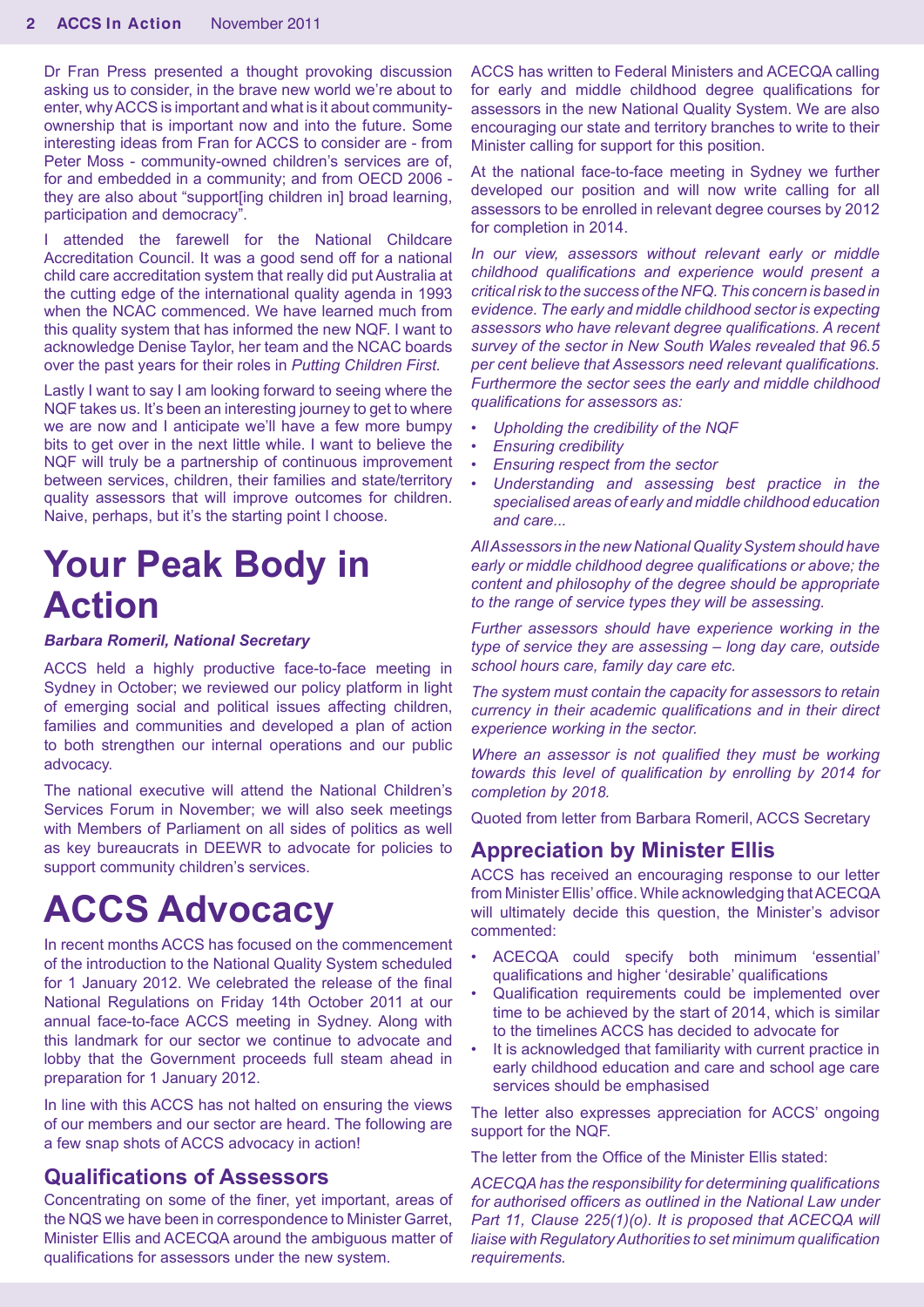*In line with the broader workforce requirements under the NQF, qualification requirements for authorised officers could be implemented over time with the expectation that it is achieved by 1 January 2014, and allowing authorised officers to be 'working towards' agreed qualifications... It is also acknowledged that emphasis should be places on familiarity with current practice in early childhood education and care and school age care services... In order to formally assess and rate services against the National Quality Standard, consideration may be given to requiring authorised officers to combine existing qualification with successful completion of the assessor training package under development.* 

## **Quality Costs Campaign**

ACCS members have jumped into action to combat the many misleading reports of exorbitant cost increases to child care with the introduction of the new minimum standards.

In recent months there have been several misleading propaganda fueled articles in major newspapers threatening increases in costs of up to \$25 a day in long day care. These claims were part of a campaign by commercial providers to postpone the introduction of the reforms. ACCS feels strongly that this is another example of companies putting profit ahead of the best interests of Australian children. In recognition of this, ACCS members across Australia have united in force to making sure relevant Ministers at the State and Federal level know that they are ready and eager for the new reforms.

Rather than misleading the public ACCS members are concentrating on delivering high quality care to Australian children and their communities. A recent survey of long day care members of ACCS Victorian branch Community Child Care showed that most services are already meeting the standards at affordable prices for their families:

- Most community child care centres in Victoria are already operating at or exceeding the new minimum staff to child ratios so meeting the new standard will not add to fees for families
- Half of services predicted a modest rise in cost in 2012 of less than \$5 a day (reduced to \$2.50 a day for families eligible for Government assistance)
- Most other community child care services predict only a slightly higher increase of less than \$8 a day (again reduced by Government assistance)

Haven't taken action yet? Get to it. ACCS can provide you with all the necessary tools to make sure your opinion is heard. Just follow the links to the ACCS Discussion Board on www.ausccs.org.au or email cgleeson@cccinc.org.au to join the campaign!

# **Reports from ACCS Representatives**

# **National Children's Services Forum**

Frances Snedden and Barbara Romeril represented ACCS at the August meeting of the National Children's Services Forum (NCSF).

The National Association of Mobile Services is keen for mobile services to be included in the National Quality

Framework and to access government funding to improve viability; Universal Access to 15 Hours of Preschool is reducing access to spaces for mobiles services.

ECA is advocating for NQS assessors to have early childhood degree qualifications by 2020 in addition to robust training in the skills of assessment; they propose that preference in recruitment be given to graduates.

The biennial lobby day of Federal Parliament was eventful as usual; we took the following four agreed points to about 30 MPs:

- The National Quality Reforms must to stay on track and include investment in workforce development;
- No children to be held in detention;
- Increase investment in children's services to contribute to Closing the Gap for Aboriginal and Torres Strait Islanders; and,
- Flexible funding models are necessary for services for children with additional needs including rural and remote services and occasional care.

On the final day of the NCSF we met with United Voice to discuss the Big Steps campaign for direct government funding of professional wages; they estimate this will cost \$1.4billion per year not including OSHC. They propose that the subsidy be delivered through CCMS in a similar way to ISS subsidy.

DEEWR informed the NCSF that the second last draft of the National regulations included more logical order and tighter wording. A short overview guide to the NQF will be produced, as well as a plain English guide to understanding national quality standards and regulations and a guide to the Quality Improvement Plan. A number of fact sheets are being released through CCMS – DEEWR wrongly understood that national peaks have received these; they will now arrange for distribution.

Consideration of Out of Scope services will commence in the 2014 review of the whole National Partnership and will include Regulatory Impact Statements for each service type and will require all governments to agree to their inclusion.

The next contracts for the Inclusion and Professional Support Program will be offered by March 2012; DEEWR is aware of concerns about the poor transition to the first IPSP contracts.

Automation of ISS applications starts in early October; will simplify the application form after the current contract ends; training will include face to face and video conferencing.

All governments met in August to discuss the Early Childhood Workforce Development Strategy; they conducted a stocktake of current initiatives of individual governments and next will develop collective commitments informed by the Productivity Commission report.

## **Victorian Branch**

#### *Barbara Romeril, CCC Victoria*

CCC is pleased to have won a contract with the Victorian Government to deliver training to the Outside School Hours Care (OSHC) and Family Day Care sectors on the new national Framework for School Age Care My Time, Our Place and its relationship to the Victorian Early Years Learning and Development Framework. The early childhood education